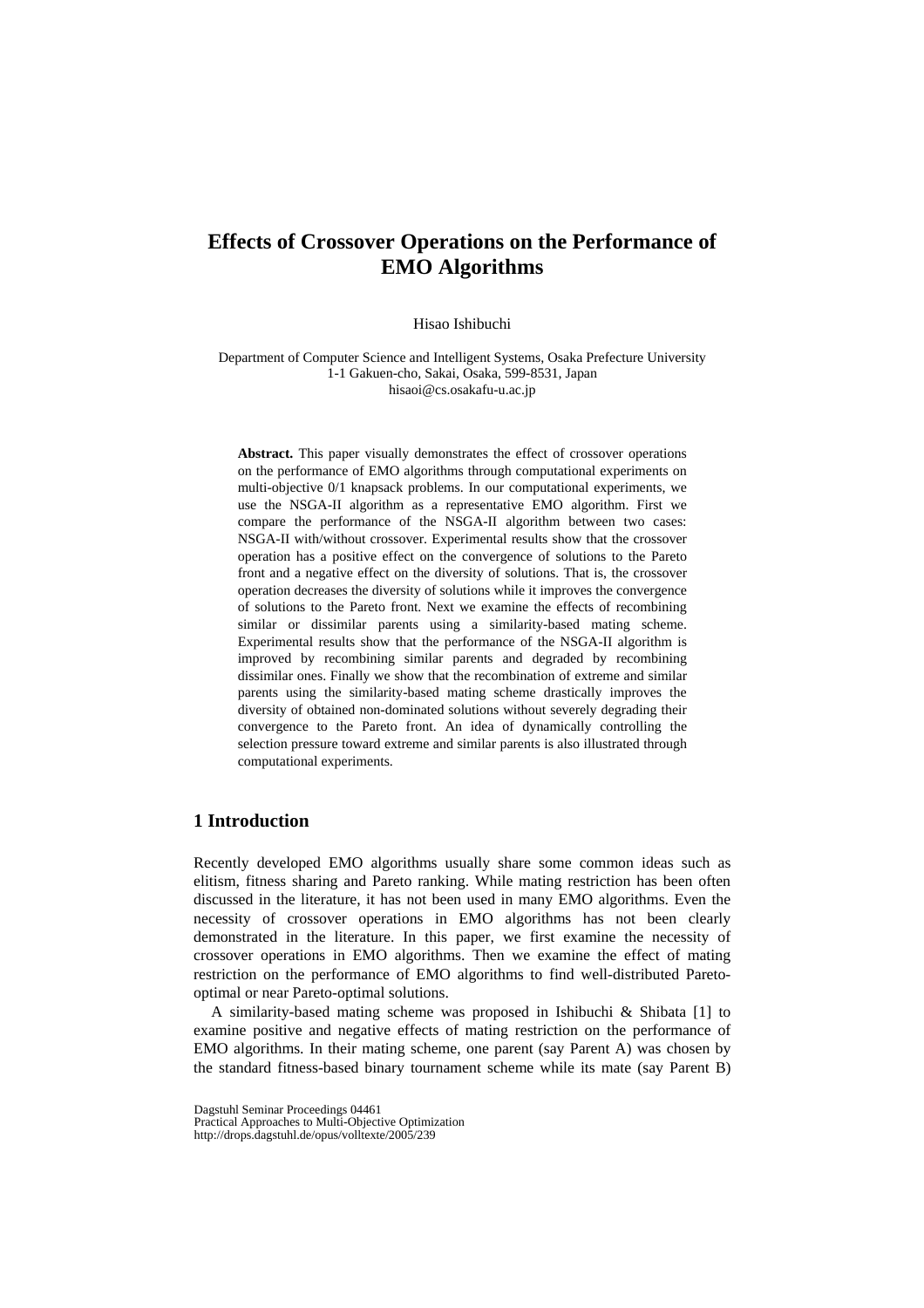was chosen among a pre-specified number of candidates (say  $\beta$  candidates) based on their similarity or dissimilarity to Parent A. To find  $\beta$  candidates, the standard fitness-based binary tournament selection was iterated  $\beta$  times. Ishibuchi & Shibata [2] extended their similarity-based mating scheme as shown in Fig. 1. That is, first a pre-specified number of candidates (say  $\alpha$  candidates) were selected by iterating the standard fitness-based binary tournament selection  $\alpha$  times. Next the average vector of those candidates was calculated in the objective space. The most dissimilar candidate to the average vector was chosen as Parent A. On the other hand, the most similar one to Parent A among  $\beta$  candidates was chosen as Parent B. Furthermore, it was demonstrated in [3] that the diversity-convergence balance can be dynamically adjusted by controlling the values of the two parameters  $\alpha$  and  $\beta$  in the mating scheme in Fig. 1. Ishibuchi & Narukawa [4] also examined the relation between the similarity of recombined parents and the performance of EMO algorithms.



**Fig. 1.** Mating scheme in Ishibuchi & Shibata [2].

 In this paper, we examine the effect of crossover operations on the performance of EMO algorithms through computational experiments on multiobjective 0/1 knapsack problems using the NSGA-II algorithm of Deb et al. [5]. We also examine the effect of the similarity-based mating scheme in Fig. 1 on the performance of the NSGA-II algorithm.

# **2 Test Problems**

A multiobjective 0/1 knapsack problem with *k* knapsacks (i.e., *k* objectives and *k* constraints) and *n* items in Zitzler & Thiele [6] can be written as follows: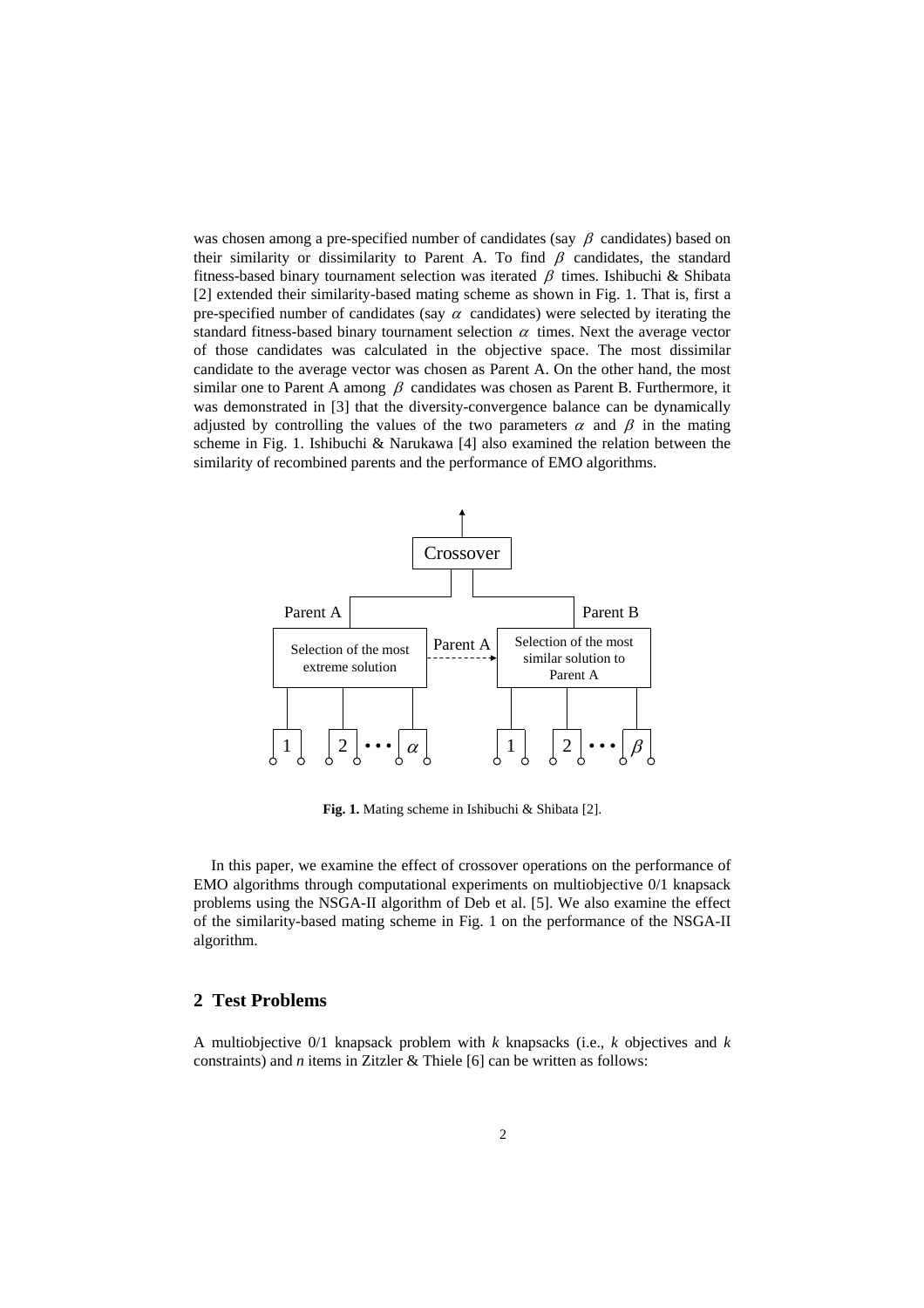[*k*-*n* knapsack problem]

Maximize 
$$
f(x) = (f_1(x), f_2(x), ..., f_k(x)),
$$
 (1)

subject to 
$$
\sum_{j=1}^{n} w_{ij} x_j \le c_i, \quad i = 1, 2, ..., k,
$$
 (2)

where 
$$
f_i(\mathbf{x}) = \sum_{j=1}^{n} p_{ij} x_j
$$
,  $i = 1, 2, ..., k$ . (3)

In this formulation, **x** is an *n*-dimensional binary vector (i.e.,  $(x_1, x_2, ..., x_n) \in \{0, 1\}^n$ ),  $p_{ij}$  is the profit of item *j* according to knapsack *i*,  $w_{ij}$  is the weight of item *j* according to knapsack *i*, and  $c_i$  is the capacity of knapsack *i*. Each solution **x** is handled as a binary string of length *n* in EMO algorithms. The *k*-objective *n*-item knapsack problem is referred to as a *k*-*n* knapsack problem in this paper. Zitzler & Thiele [6] examined the performance of several EMO algorithms using nine test problems. In this paper, we use the two-objective 500-item knapsack problem (i.e., 2- 500 test problem).

 The distance between two solutions in the objective space is calculated by the Euclidean distance. That is, the distance between two solutions **x** and **y** is calculated in the objective space as

$$
|\mathbf{f}(\mathbf{x}) - \mathbf{f}(\mathbf{y})| = \sqrt{|f_1(\mathbf{x}) - f_1(\mathbf{y})|^2 + \dots + |f_k(\mathbf{x}) - f_k(\mathbf{y})|^2},
$$
\n(4)

where  $f(x) = (f_1(x), ..., f_k(x))$  is the *k*-dimensional objective vector corresponding to the solution **x**.

#### **3 Computational Experiments**

We applied the NSGA-II algorithm with the standard one-point crossover operation to the 2-500 test problem. The population size was specified as 200. In Fig. 2, we show non-dominated solutions at each generation of a single run of the NSGA-II algorithm with crossover (in the left column with the crossover rate 0.8) and without crossover (in the right column). Three different specifications of the mutation rate were examined in Fig. 2. From Fig. 2, we can see that the crossover operation has a positive effect on the convergence of solutions to the Pareto front while it has a negative effect on the diversity of solutions. This is because the crossover operation is likely to generate new offspring in the intermediate region between their parents in the objective space. That is, the crossover operation is likely to shrink the spread of the population. As a result, extreme regions in the objective space are not frequently explored by the NSGA-II algorithm with the crossover operation if compared with the case of no crossover. Experimental results in Fig. 2 suggest that the recombination of similar parents may improve the performance of the NSGA-II algorithm because such recombination is not likely to shrink the spread of the population. Fig. 2 also suggests the necessity of a diversity-increasing mechanism in the NSGA-II algorithm.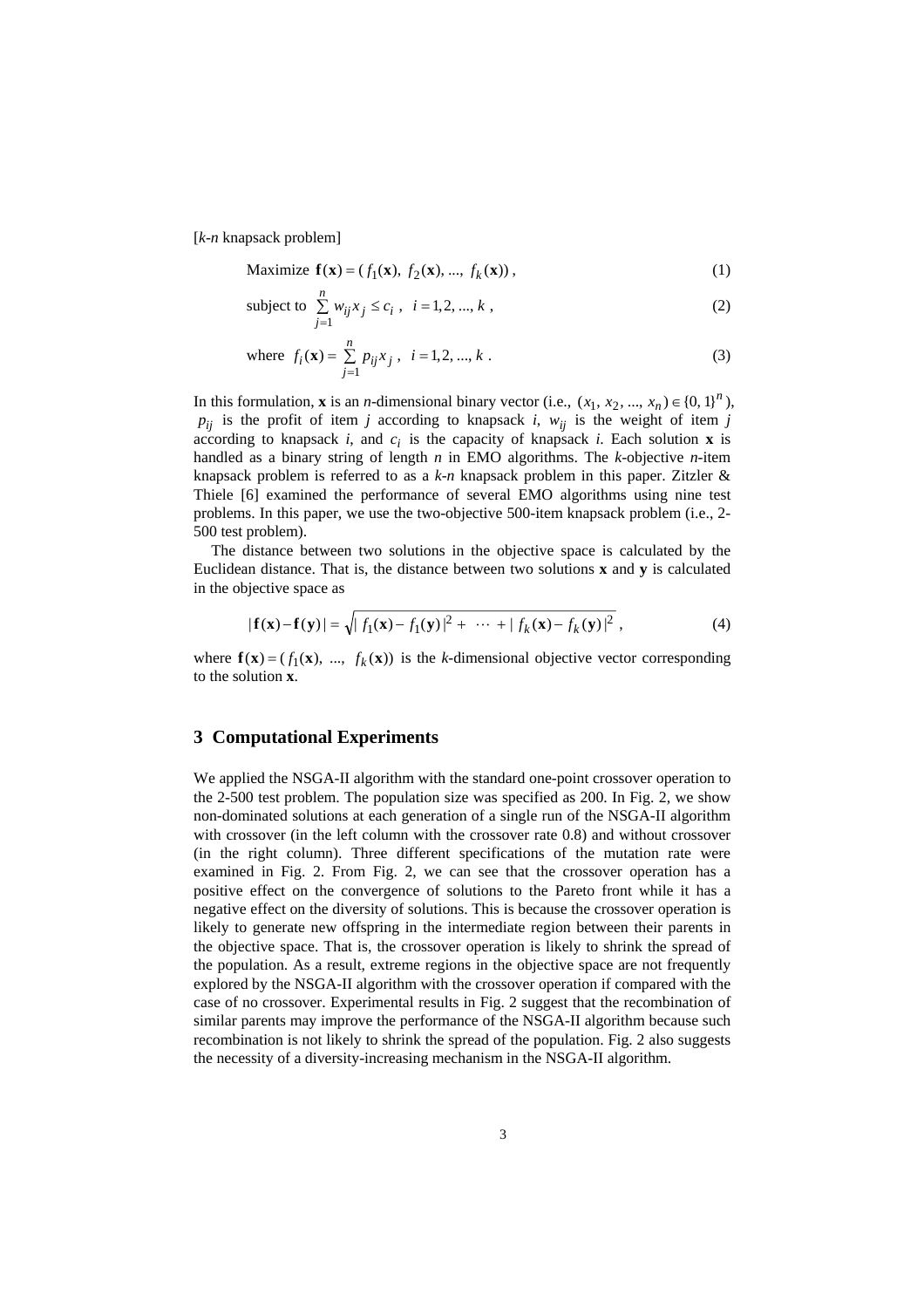

21000

Total profit (knapsack 1)  $16000 \longrightarrow 16000 \longrightarrow 17000 \longrightarrow 18000 \longrightarrow 19000 \longrightarrow 20000$ 

Total profit (knapsack 1) (e) With crossover (mutation rate is 0.01). (f) No crossover (mutation rate is 0.01).

21000

**Fig. 2.** Effects of crossover on the performance of NSGA-II for the 2-500 test problem.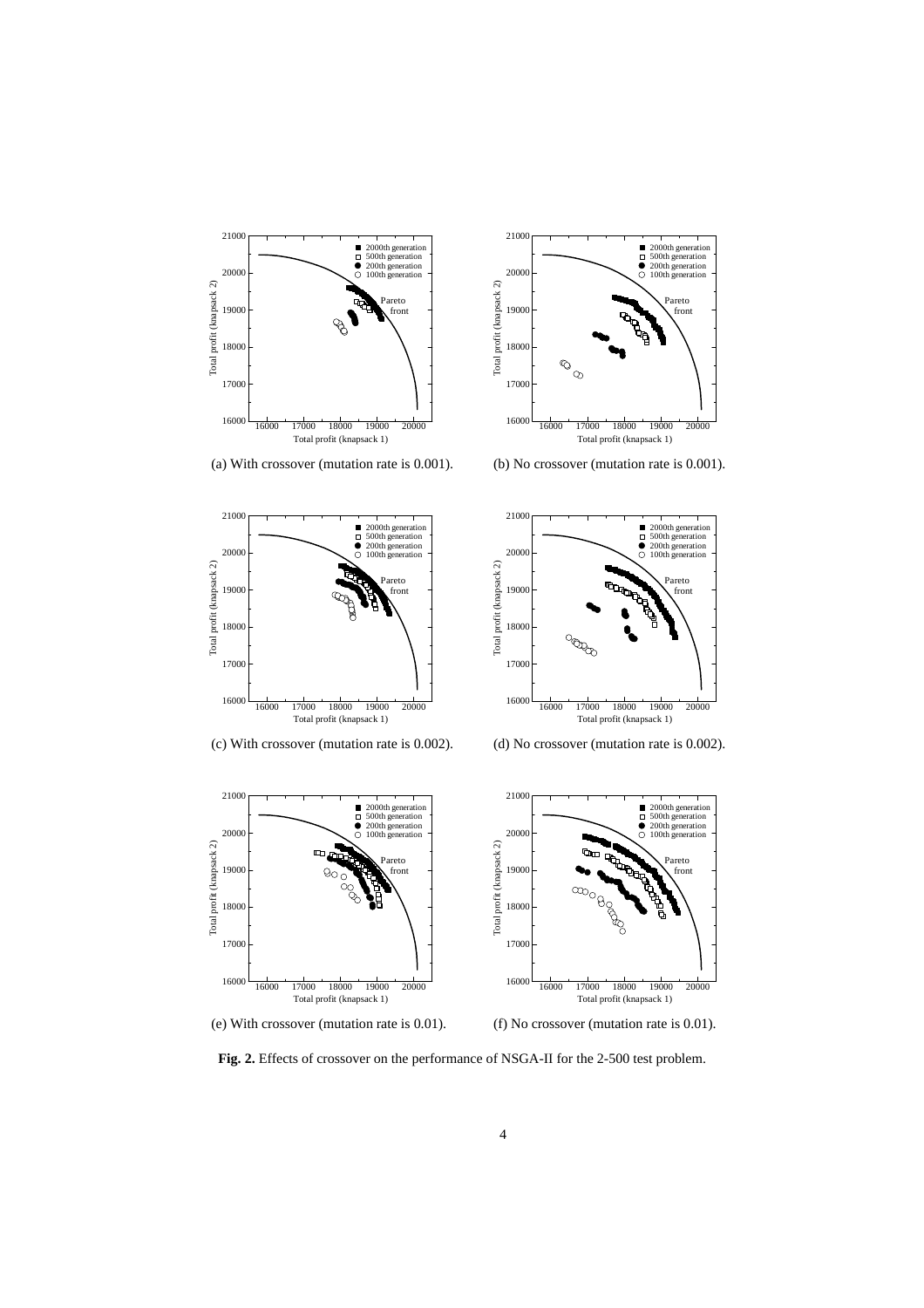Next we examine the effect of recombining similar parents using the similaritybased mating scheme in Fig. 1. When a pair of parents is to be chosen, one parent (say Parent A) is selected by the standard fitness-based binary tournament selection in the same manner as the NSGA-II algorithm. That is, the value of  $\alpha$  in Fig. 1 is fixed as  $\alpha = 1$  in order to focus on the effect of recombining similar parents. Next we iterate the standard fitness-based binary tournament selection  $\beta$  times to find  $\beta$  candidates for the selection of the other parent (say Parent B). The most similar candidate to Parent A is chosen as Parent B (i.e., as the mate of Parent A). For comparison, we also examine the choice of the most dissimilar parent to Parent A.

 We applied the NSGA-II algorithm with the mating scheme in Fig. 1 to the 2-500 test problem using various values of  $\beta$  while fixing the value of  $\alpha$  as  $\alpha = 1$ . Experimental results are shown in Fig. 3 where the crossover rate and the mutation rate are 0.8 and 0.002, respectively.



**Fig. 3.** Effects of recombining similar or dissimilar parents on the performance of NSGA-II.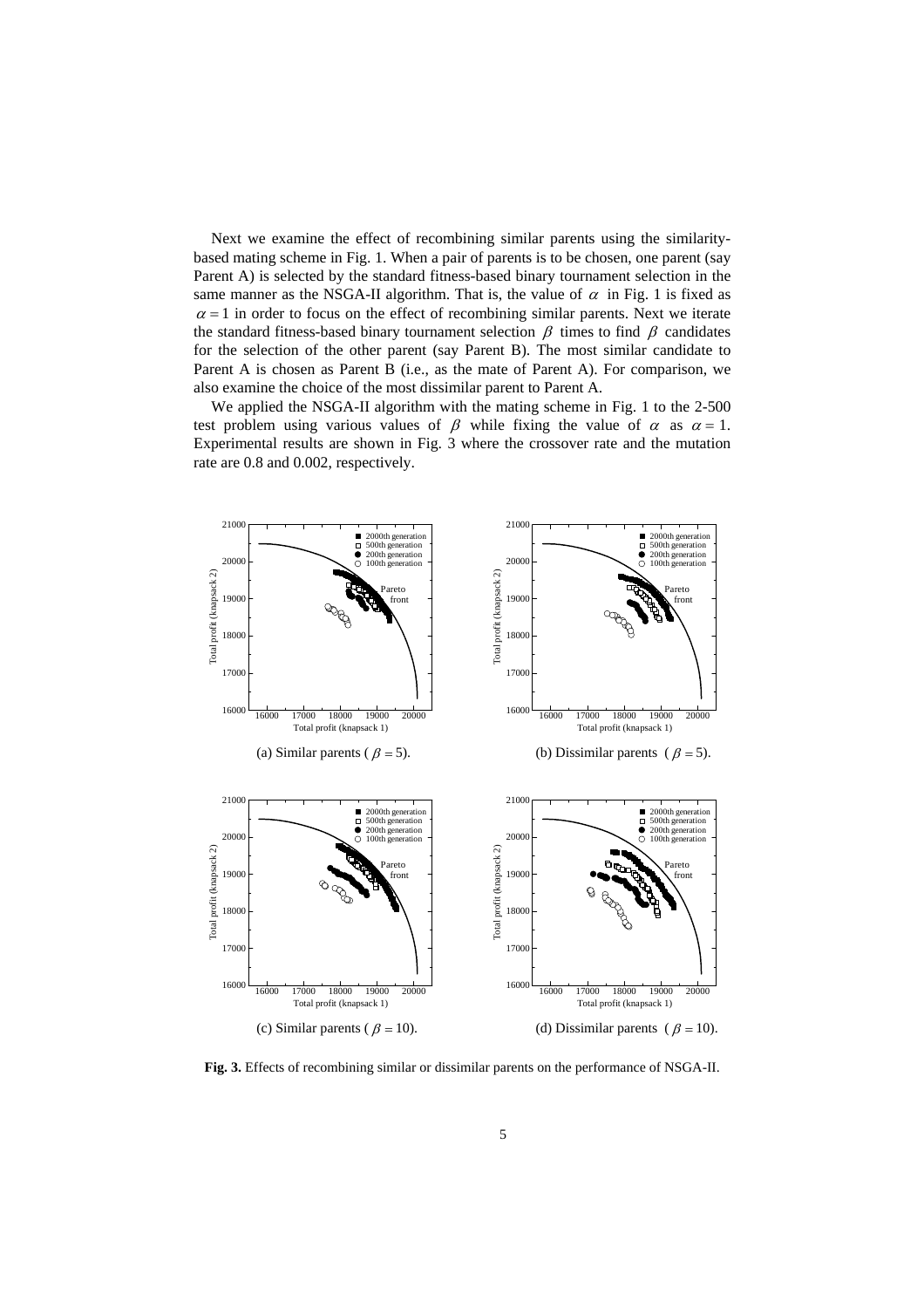From the comparison between Fig. 2 (c) and Fig. 3, we can see that the performance of the NSGA-II algorithm was slightly improved by the recombination of similar parents and degraded by the recombination of dissimilar parents. Since the performance improvement of the NSGA-II algorithm was not significant in Fig. 3, we further examine not only the recombination of similar parents but also the selection of extreme parents using the similarity-based mating scheme in Fig. 1. Experimental results by the NSGA-II algorithm with the mating scheme are shown in Fig. 4 for various values of  $\alpha$  and  $\beta$ . As in Fig. 2 (c) and Fig. 3, we used the crossover rate 0.8 and the mutation rate 0.002 in Fig. 4. From the comparison between Fig. 2 (c) by the original NSGA-II algorithm and Fig. 4 with the similarity-based mating scheme, we can see that the performance of the NSGA-II algorithm with respect to the diversity of solutions was significantly improved without severe deterioration in the convergence by recombining extreme and similar parents in Fig. 4.



**Fig. 4.** Effects of choosing extreme parents and recombining similar parents.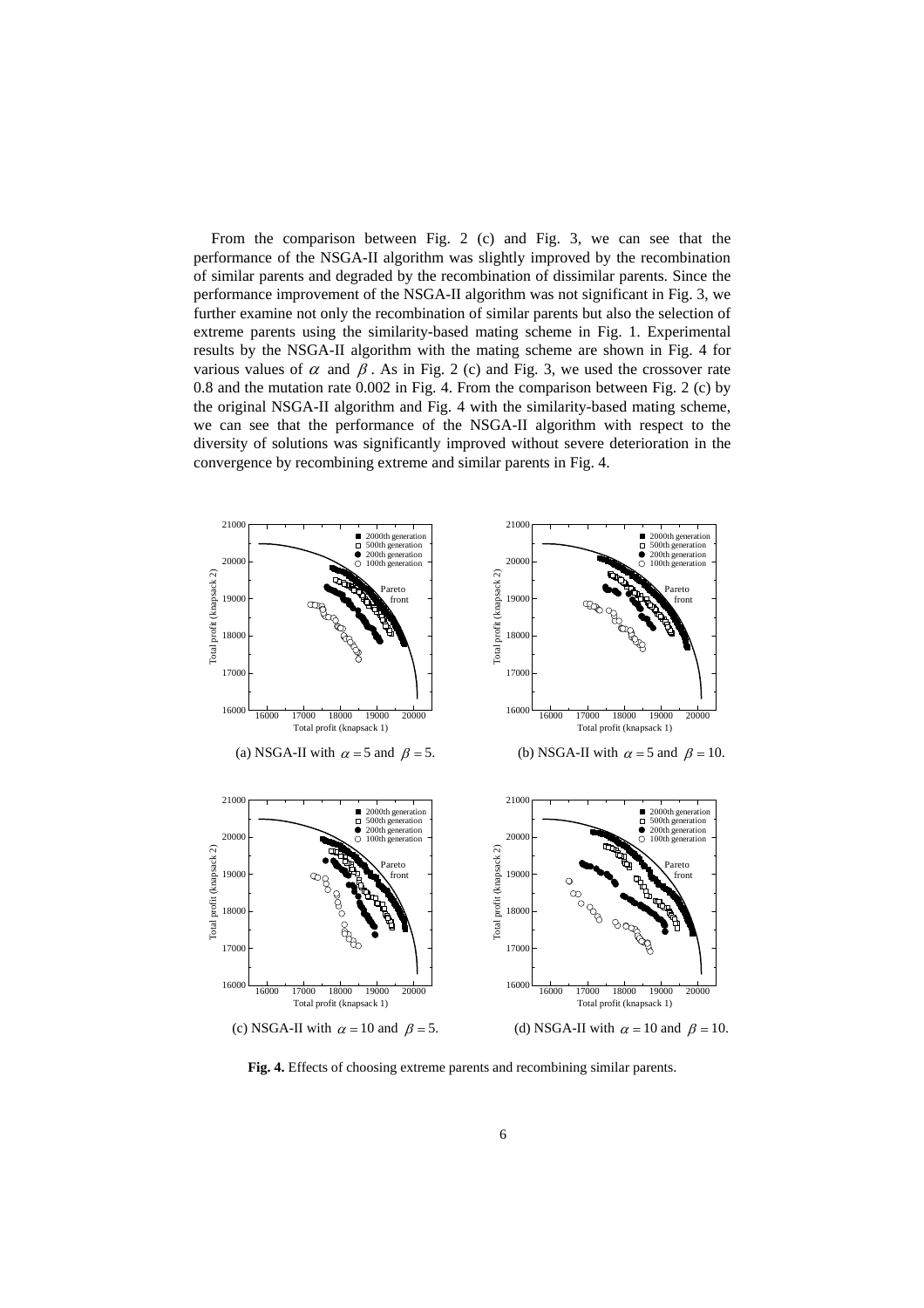While the recombination of extreme and similar parents significantly improved the diversity of solutions obtained by the NSGA-II algorithm, some experimental results in Fig. 4 were inferior to those in Fig. 2 (c) by the original NSGA-II algorithm with respect to the convergence of solutions to the Pareto front. So we further examine the effect of dynamically changing the parameter values in the similarity-based mating scheme in Fig. 1 (see Ishibuchi & Shibata [3] for the dynamic version of the similarity-based mating scheme). In computational experiments, we changed the value of  $\alpha$  at the 1000th generation (e.g., from  $\alpha = 10$  to  $\alpha = 1$ ). Experimental results are shown in Fig. 5. Very good results were obtained in Fig. 5 (c) and Fig. 5 (d) where the value of  $\alpha$  was specified as  $\alpha = 10$  in the first half and  $\alpha = 1$  in the second half of the multiobjective evolution by the NSGA-II algorithm with the similarity-based mating scheme. It should be noted the first half in Fig. 5 (c) and Fig. 5 (d) were exactly the same as Fig. 4 (c) and Fig. 4 (d), respectively.



**Fig. 5.** Effects of the dynamic control of the parameters in the similarity-based mating scheme.